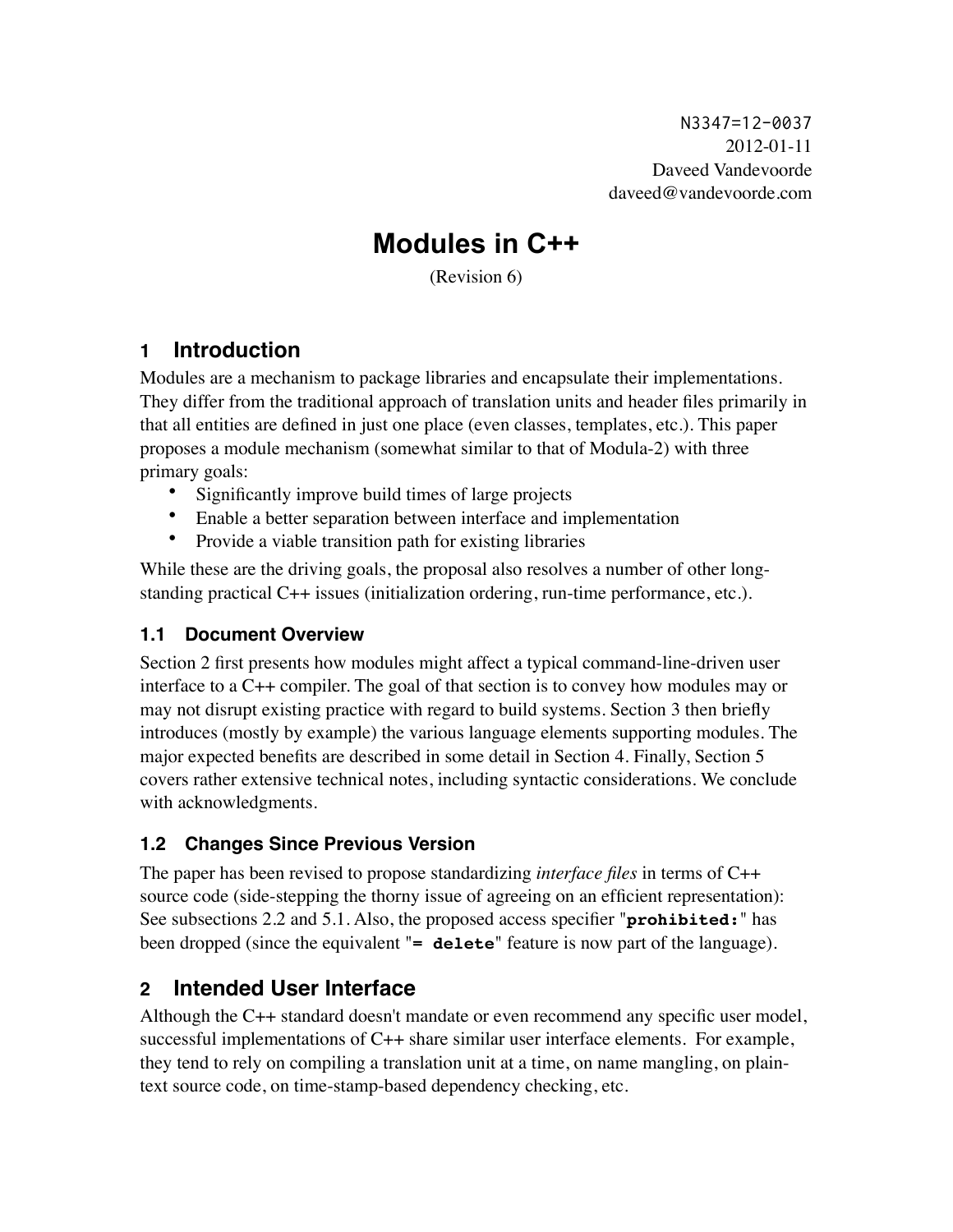The introduction of modules is not expected to change this: The revised standard will continue to just describe the semantics of the program, and an implementation will continue to be free to achieve those semantics in any way. However, it is still expected that mainstream implementations will agree on the general mechanisms involved, and the intent is not to overly disrupt current software building strategies.

### **2.1 Interface Files vs. Header Files**

The main expected change when transitioning from traditional C++ libraries to modulebased libraries is that compiler-generated *interface files* will largely replace user-written header files. To make this concrete, consider a simple application consisting of one implementation file (**main.cpp**) that uses one simple library itself consisting of one implementation file (**lib.cpp**) and one header file (**lib.h**). The file **lib.h** describes the interfaces offered by the library and—as is typical—is included in both **main.cpp** and **lib.cpp**. (Let's assume for this particular case that the library does not provide any macros to client code.) The library writer might build his library with a compiler invocation like

**\$ CC –c –O lib.cpp**

which will produce an object code file (**lib.o**, say). That object code file (in some form) is provided to the application writer along with the header file, who can then build his application using

#### **\$ CC –O main.cpp lib.o**

The intent of this proposal is that the two command lines above continue to work when the code transitions to modules, but the mechanisms underneath differ. First, the header file can be dropped and its declarations moved to **lib.cpp**. Second, when **lib.cpp** is compiled, a second file is generated in addition to the object code file: A interface file  $(i$ **ib.** mpp, say) that describes the public interfaces of the library<sup>1</sup>. Third, when **main.cpp** is compiled, the **#include** directive can be replaced by an *import directive* (which is now a core language construct instead of a preprocessor construct). The compiler will read (parts of) **lib.mpp** when it parses the import directive, and will retrieve additional information from **lib.mpp** as it encounters the need to know about the various aspects of the library (or "module") it describes.

As with header files, compilers will likely have a mechanism to describe where various interface files might be located. So if the interface file **lib.mpp** was moved to a nonstandard location, the compiler invocation might look like:

#### **\$ CC –M /nonstd/loc –O main.cpp lib.o**

<span id="page-1-0"></span> $1$  The  $-$ O option in the examples is a request for optimization. It could conceivably affect the interface file by promoting to the public interface special knowledge—such as the fact that no exceptions are thrown about the implementation.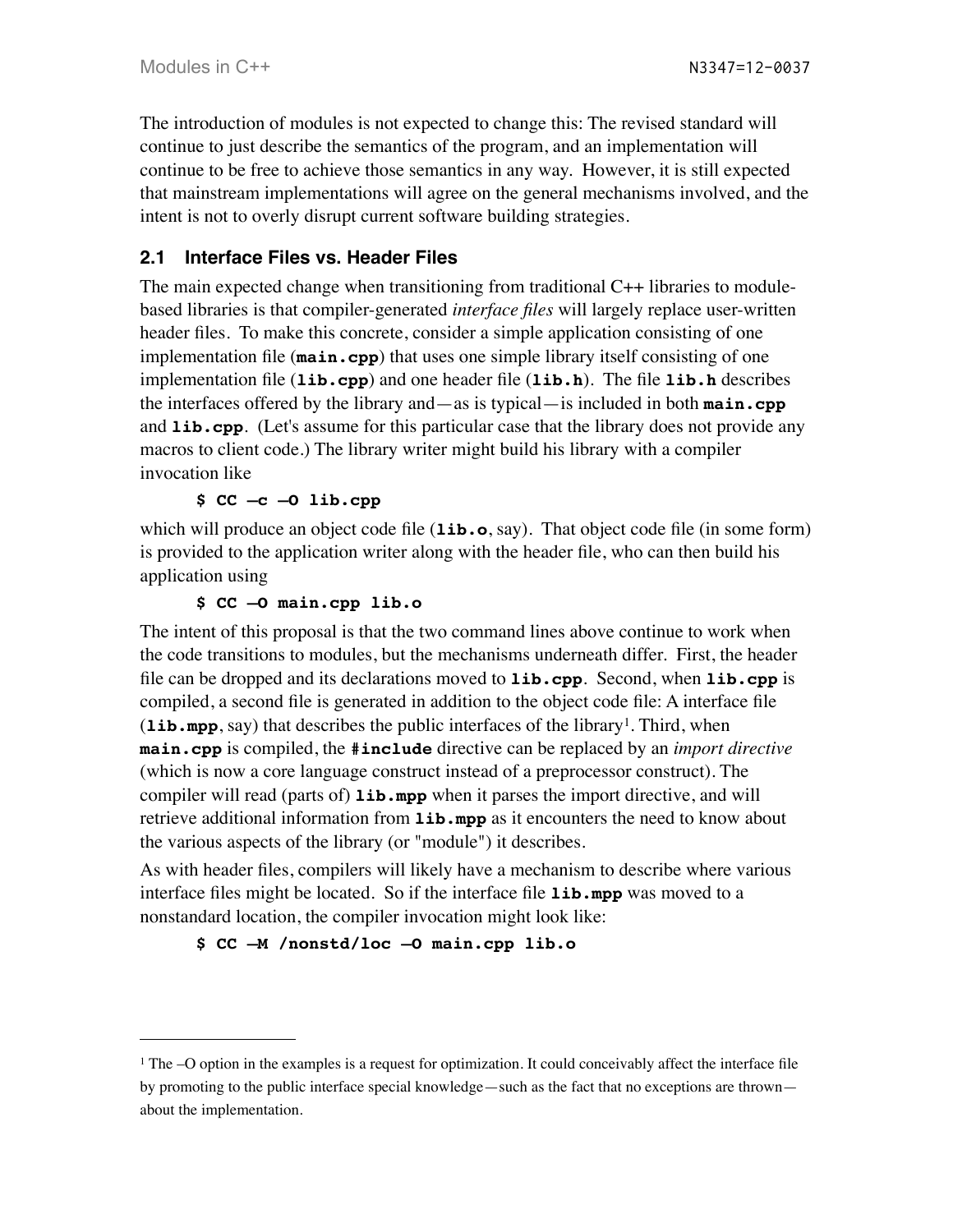Unlike with header files, however, a compiler might also offer an option to locate where a interface file should be written when a module is compiled. So the command to build the library could conceivably be written as follows:

**\$ CC –X /nonstd/loc –c –O lib.cpp**

### **2.2 What's A Interface File Like?**

Since it is intended that interface files are compiler-generated, it is tempting to allow them to be structured for maximum efficiency and therefore not human-readable. However, "maximum efficiency" means different things to different implementations, which makes standardization of a module file format difficult at the least. On the other hand, without standardization third-party tool vendors will find it impractical support modules unless their complete implementation is available in source form (often not a commercially acceptable option).

Instead, this paper proposes to standardize interface files as files containing something recognizable as C++ source code with certain restrictions and extensions. When a compiler encounters the use of such an interface file (through a module import directive; see further), it is expected to do the following:

- 1. Look up the file in a cache of pre-compiled interface files
- 2. If no match is found is found or if the cache is out of date, generate an efficient precompiled interface file (PIF).
- 3. Load information from the PIF "on demand".

The PIF is thus the maximally-efficient-but-not-human-readable representation of a module's interface. It can be optimized for efficient reading when compiling client code. In particular, it is expected that a compiler will only read the elements of a PIF that are actually needed by client code. For example, if a library offers ten independent class definitions with 5 inline member function definitions in each, and client code only uses two of those classes and six of those inline member functions, then a compiler would only load the initial "table of contents" for the module, the two class descriptions in that PIF (which include their own "table of contents", and the data defining the six inline members. Furthermore, tokenization, preprocessing, name lookup, overload resolution, and many other tasks a compiler must perform when reading a header file need not be performed when reading a PIF (it was done once when the module implementation was compiled or when the PIF was precompiled).

The scheme proposed here is similar in some ways to that of the "precompiled headers" feature available with many compilers. The important difference between a PIF and a precompiled header, however, is that the former is only dependent on the interface offered by a module, whereas the latter is specific for a particular use of header files: As a result PIFs are consistently usable for every use of the corresponding module, whereas precompiled header files are not.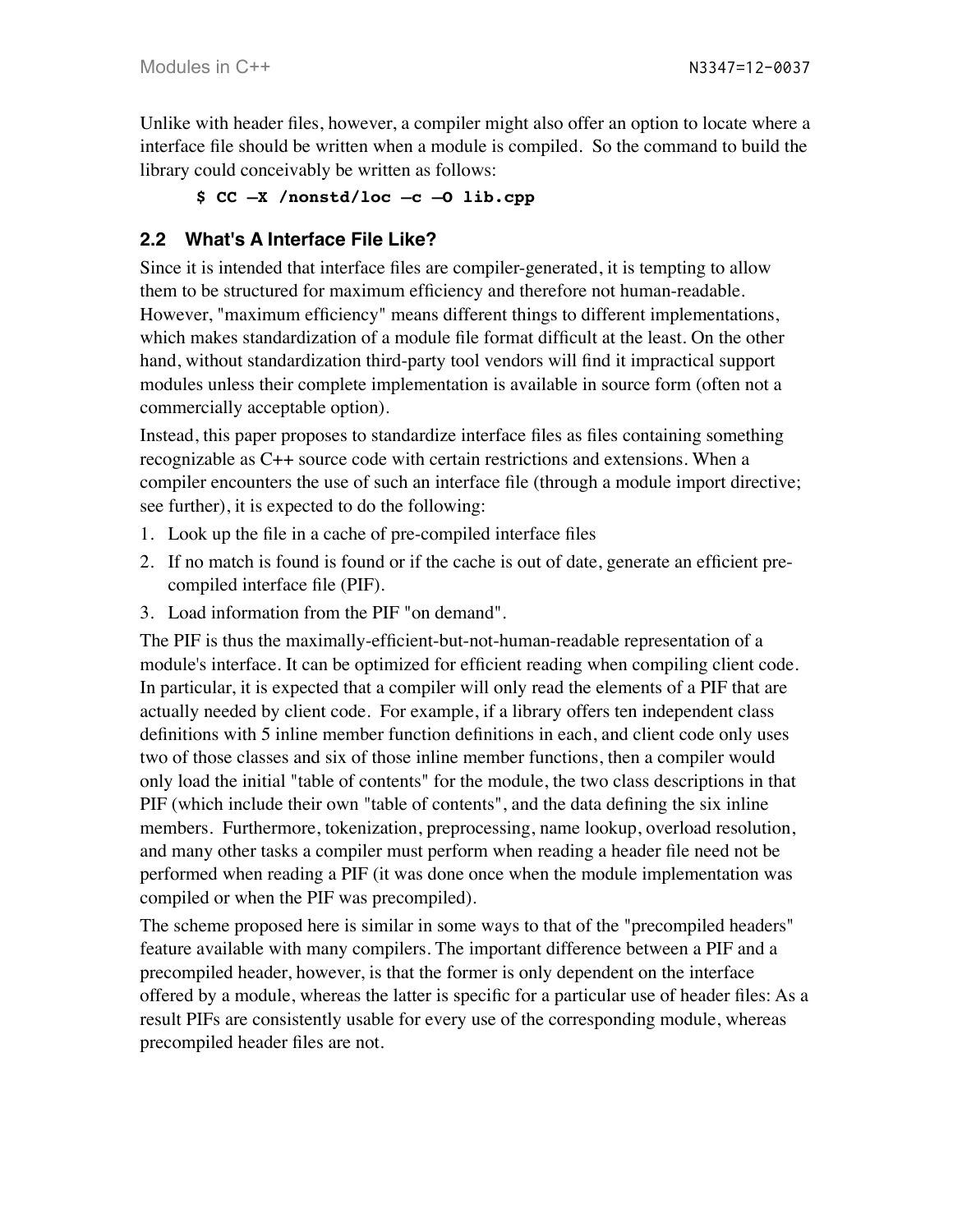### **2.3 Header Files May Stay Around**

Although modules are meant to replace header files for interfaces expressed using the core language, they are not meant to replace header files for macro interfaces. In a C++ with-modules world, header files will therefore remain desirable. In our earlier example we may therefore re-introduce a header file **lib.h** with contents somewhat as follows:

```
#ifndef LIB_H
#define LIB_H
import Lib; // Import the module (no guard needed)
#define LIB_MACRO(X, Y) ...
...
#endif /* ifndef LIB_H */
```
Even if a library does not provide macros it may still provide a header file (as outlined above but without the macro definitions) to maintain source-level compatibility with prior non-module-based versions of that library. (Note that import directives don't need include guards: A duplicated import is essentially just ignored.) I.e., client code that imports the library's interfaces with

#### **#include "lib.h"**

will continue to work and need not be aware of the fact that the header file is little more than a wrapper around a module import directive.

### **2.4 Writing Against Unimplemented Interfaces**

It's not uncommon for the development of client code to start before a library has been fully implemented. The header file is written first and contains the anticipated interfaces. Client code can be compiled against that while the implementation of the library proceeds concurrently. The client code cannot be linked until enough of the library's implementation is written, but the scenario does enable compression of development schedules in practice. (Note that the  $C_{++}$  standard doesn't mandate that this be possible, but the compiler+linker implementation strategy nicely supports it.)

This concurrent development approach is also intended to be available in the modules world (though again outside the standard wording). This is achieved by compiling incompletely implemented modules. For example, a very simple incomplete module may look as follows:

```
export Lib:
public:
   void f(); // Not yet implemented
```
This can be compiled the usual way:

**\$ CC –c lib.cpp**

The object file produced (if any) is not useful, but the interface file can be given to client code developers to start coding against it: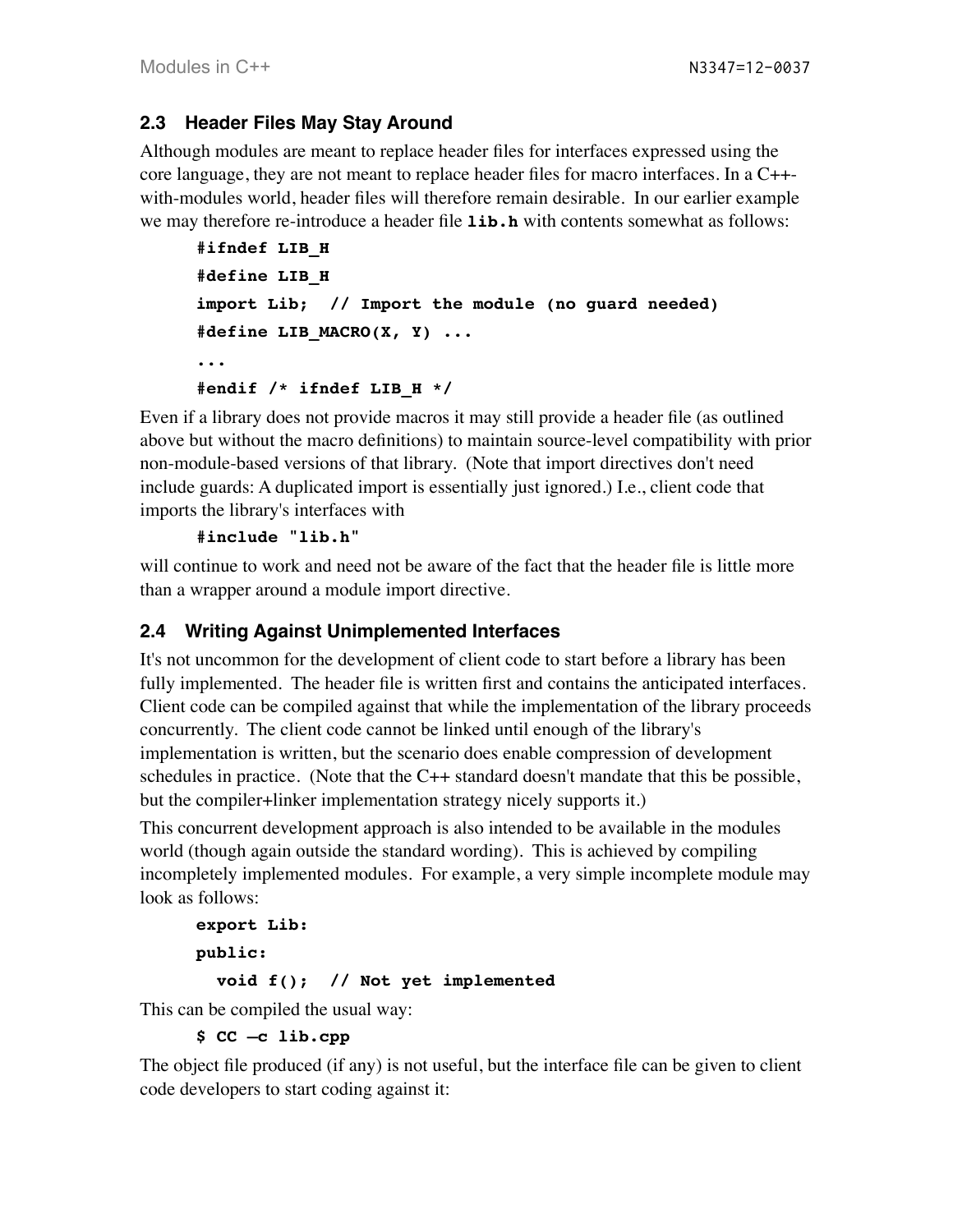```
import Lib;
int main() {
   f(); // Will compile but not link yet.
}
```
# **2.5 Dependency Management**

Or: How will tools like "make" work in the world of modules?

Tools like "make" typically examine the "last time modified" time-stamp of various files to decide whether a file (traditionally, an object code file or an executable file) needs to be re-built. In the header-based world, the rule for rebuilding an object file typically depends on the implementation (.cpp) file it is built from, plus any header files directly or indirectly included by that implementation file.

In the proposed module world, object files will need to depend on interface files imported by the associated implementation (.cpp) files. Specifying the imported interface files directly in the dependency descriptions could achieve this. Alternatively (for code that is transitioning from the header-based model), for modules with an associated header file as described above (i.e., one that mostly just contains a module import directive), a rule could be added to update the header file time stamp when the interface file itself is updated.

Since interface files are generated, they themselves depend on other files: the source files implementing the module (typically .cpp files, although header files are possible too) and perhaps other interface files it depends on.

As with header files today, it is relatively simple for a compiler to generate a dependency description that includes modules.

# <span id="page-4-0"></span>**3 Module Features By Example**

### **3.1 Import Directives**

The following example shows a simple use of a **module**. In this case, the module encapsulates the standard library.

```
import std; // Module import directive.
int main() {
  std::cout << "Hello World\n";
}
```
The first statement in this example is a **module import directive** (or simply, an import directive). Such a directive makes a collection of declarations available in the translation unit. In contrast to #include preprocessor directives, module import directives are insensitive to macro expansion (except with regard to the identifiers appearing in the directive itself, of course).

The name space of modules is distinct from all other name spaces in the language. It is therefore possible to have a module and e.g. a C++ namespace share the same name. That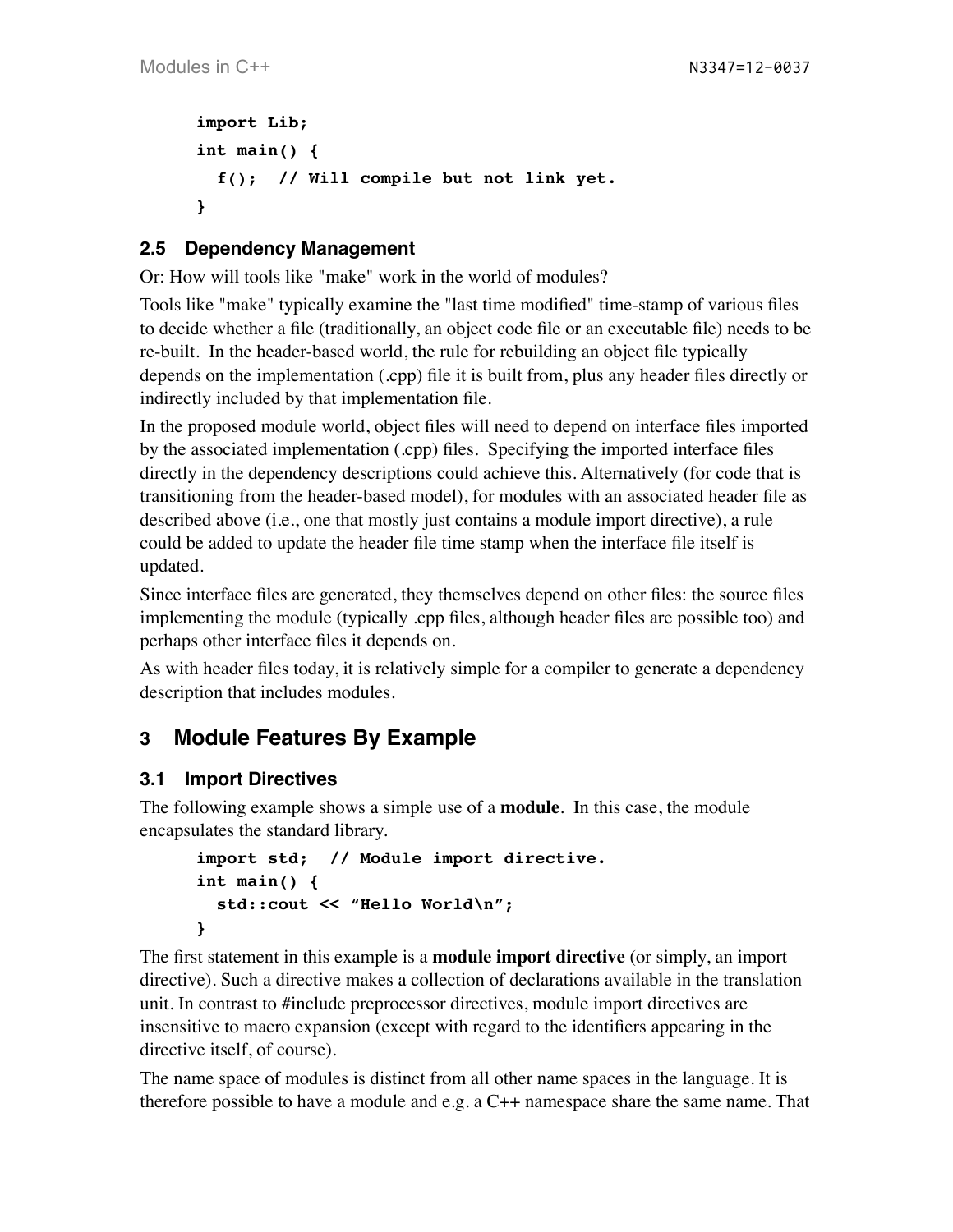is assumed in the example above (where the module name **std** is identical to the main namespace being imported). It is also expected that this practice will be common in module-based libraries (but it is not a requirement; in fact a module may well contain bits of multiple C++ namespaces). So in **std::cout** the **std** does not refer to the module name **std**, but to a namespace name **std** that happens to be packaged in the **std** module.

# **3.2 Module Definitions**

Let's now look at the definition (as opposed to the use) of a module.

```
// File_1.cpp:
export Lib: // Module definition header.
              // Must precede all declarations.
   import std;
public:
   namespace N {
     struct S {
       S() { std::cout << "S()\n"; }
     };
   }
// File_2.cpp:
import Lib;
int main() {
   N::S s;
}
```
A module definition header must precede all declarations in a translation unit: It indicates that some of the declarations that follow may be made available for importing in other translation units.

Import directives only make visible those members of a module that were declared to be "public" (these are also called **exported members**). To this end, the access labels "**public:**" and "**private:**" (but not "**protected:**") are extended to apply not only to class member declarations, but also to namespace member declarations that appear in module definitions. By default, namespace scope declarations in a module are private. Note that the constructor of **S** is an inline function. Although its definition is separate (in terms of translation units) from the call site, it is expected that the call will in fact be expanded inline using simple compile-time technology (as opposed to the more elaborate link-time optimization technologies available in some of today's compilation systems).

Variables with static storage duration defined in modules are called **module variables**. Because modules<sup>2</sup> have a well-defined dependency relationship, it is possible to define a reliable run-time initialization order for module variables.

<span id="page-5-0"></span><sup>2</sup> This is slightly inaccurate: It is *module partitions* (subsection [3.5\)](#page-7-0) that have the well-defined dependency relationship. Nonetheless, the conclusion holds.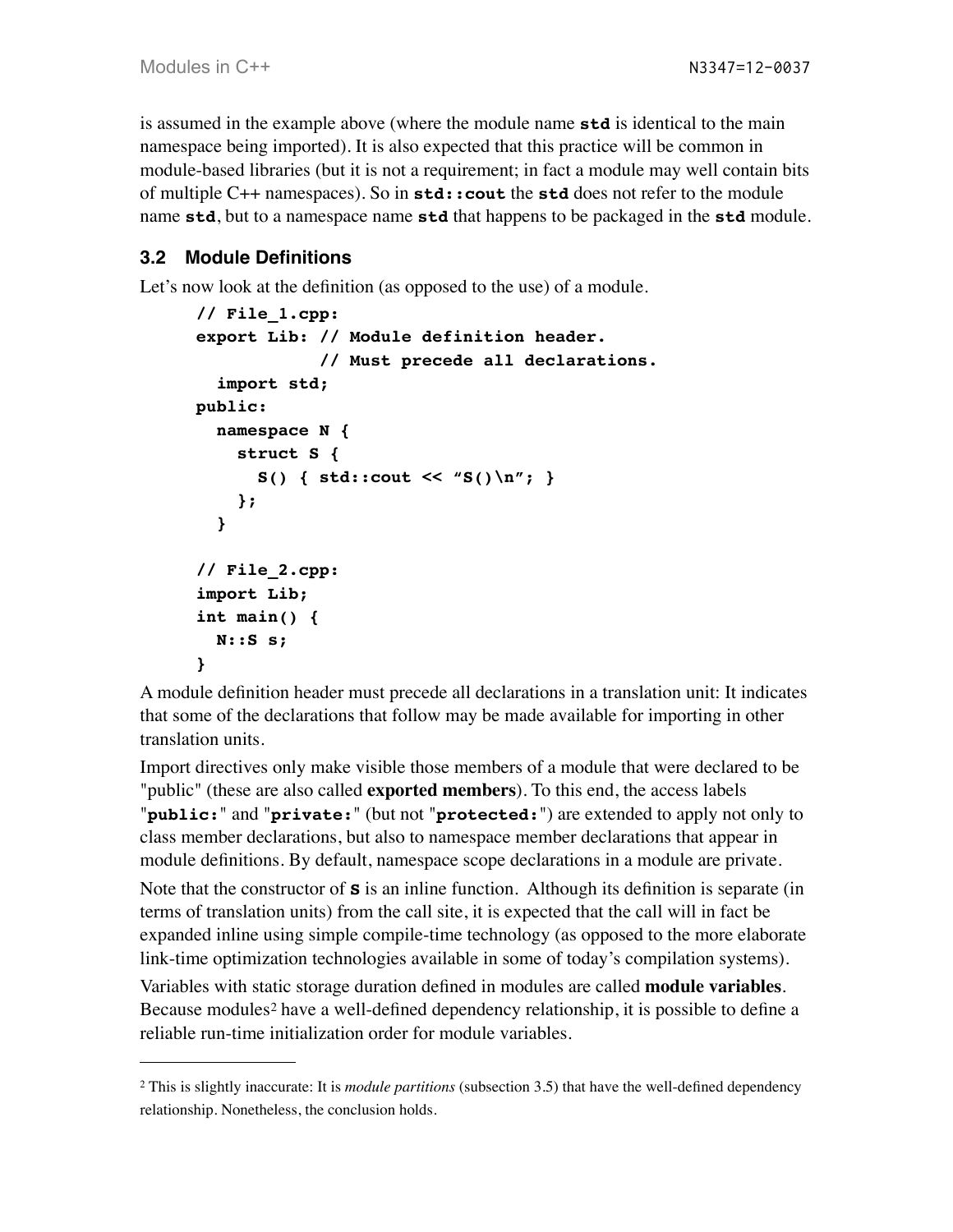#### **3.3 Transitive Import Directives**

Importing a module is transitive only for public import directives:

```
// File_1.cpp:
export M1:
public:
  typedef int I1;
// File_2.cpp:
export M2:
public:
   typedef int I2;
// File_3.cpp:
export MM:
public:
   import M1; // Make exported names from M1 visible 
               // here and in client code.
private:
   import M2; // Make M2 visible here, but not in
               // client code.
// File_4.cpp:
import MM;
I1 i1; // Okay.
I2 i2; // Error: Declarations from M2 are invisible.
```
#### **3.4 Private Class Members**

Our next example demonstrates the interaction of modules and private class member visibility.

```
// File_1.cpp:
export Lib:
public:
   struct S { void f() {} }; // Public f.
   class C { void f() {} }; // Private f.
// File_2.cpp:
import Lib; // Private members invisible.
struct D: Lib::S, Lib::C {
   void g() {
     f(); // Not ambiguous: Calls S::f.
   }
};
```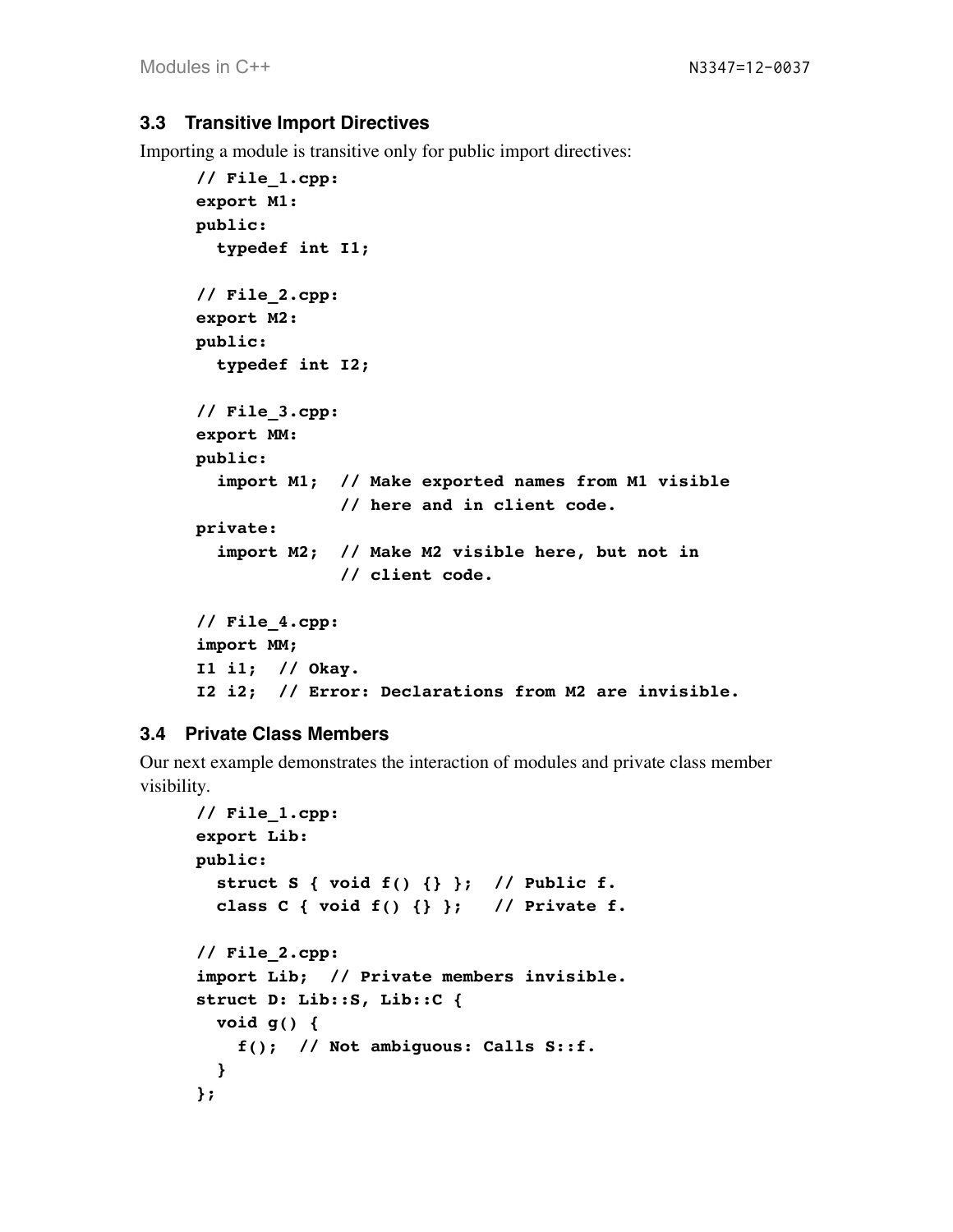The similar case using header files would lead to an ambiguity, because private members are visible even when they are not accessible. In fact, within modules private members must remain visible as the following example shows:

```
export Err:
public:
   struct S { int f() {} }; // Public f.
   class C { int f(); }; // Private f.
   int C::f() {} // C::f must be visible for parsing.
   struct D: S, C {
     void g() {
       f(); // Error: Ambiguous.
     }
   };
```
It may be useful to underscore at this point that the separation is only a matter of visibility: The invisible entities still exist and may in fact be known to the compiler when it imports a module. The following example illustrates a key aspect of this observation:

```
// Library file:
export Singleton:
public:
   struct Factory {
     // ...
   private:
     Factory(Factory const&); // Disable copying.
   };
   Factory factory;
// Client file:
import Singleton;
Singleton::Factory competitor(Singleton::factory);
   // Error: No copy constructor
```
Consider the initialization of the variable **competitor**. In nonmodule code, the compiler would find the private copy constructor and issue an access error. With modules, the userdeclared copy constructor still exists (and is therefore not generated in the client file), but, because it is invisible, a diagnostic will be issued just as in the nonmodule version of such code.

### <span id="page-7-0"></span>**3.5 Module Partitions**

A module may span multiple translation units: Each translation unit defines a **module partition**. For example: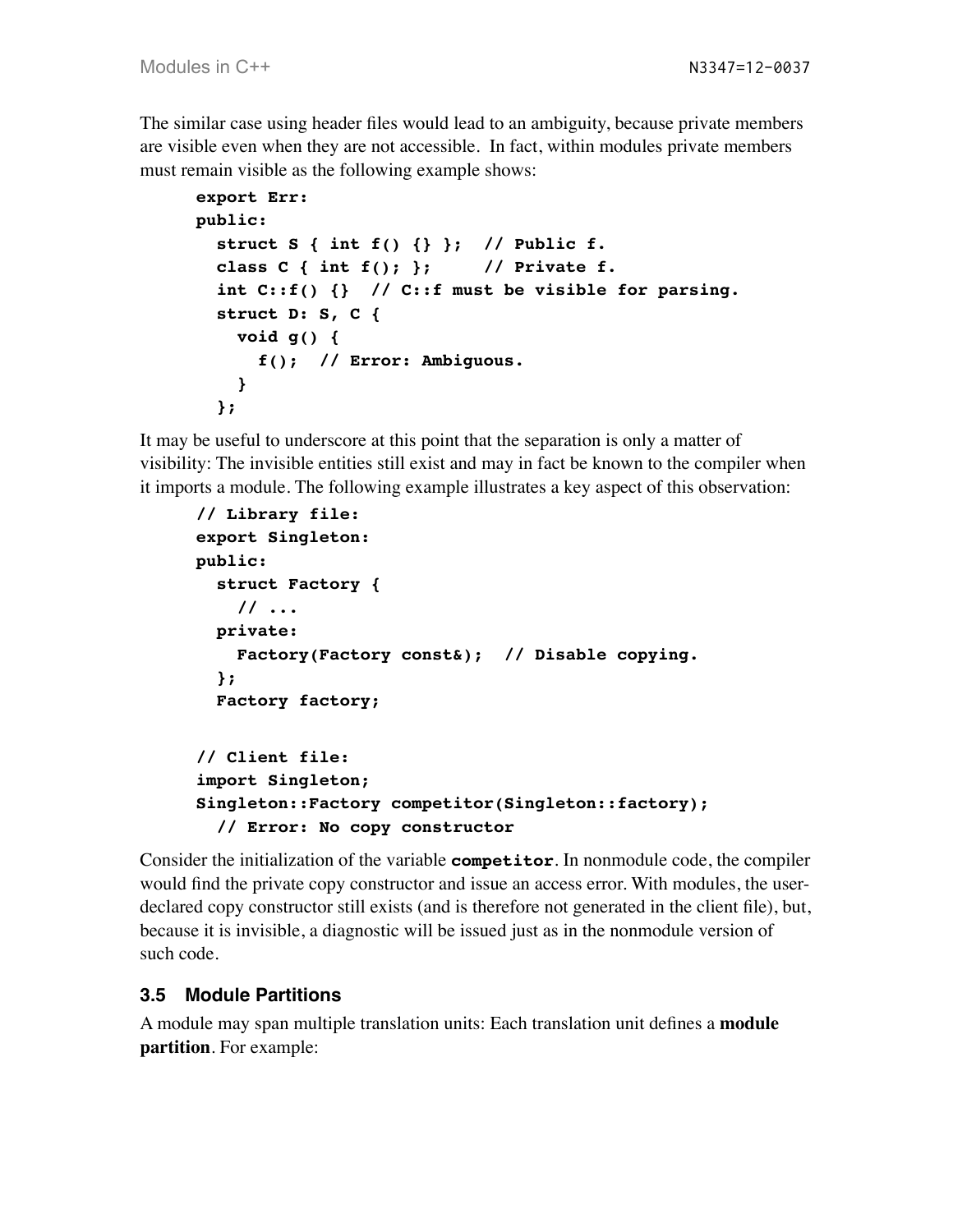```
// File_1.cpp:
export Lib.p1:
   struct Helper { // Not exported.
     // ...
   };
// File_2.cpp:
export Lib.p2:
   import Lib.p1;
public:
   struct Bling: Helper { // Okay.
     // ...
   };
// Client.cpp:
import Lib;
Bling x;
```
The example above shows that an import directive may name a module partition to make visible only part of the module, and within a module all declarations from imported partitions of that same mode are visible (i.e., not just the exported declarations).

Partitioning may also be desirable to control the import granularity for clients. For example, the standard header *svector* might be structured as follows:

```
#ifndef __STD_VECTOR_HDR
#define __STD_VECTOR_HDR
import std.vector;
    // Load definitions from std, but only those
    // from the vector partition should be made
    // visible in this translation unit.
// Definitions of macros (if any):
#define ...
#endif /* ifndef __STD_VECTOR_HDR */
```
The corresponding module partition could then be defined with following general pattern:

```
export std.vector:
public:
  import std.allocator;
   // Additional declarations and definitions...
```
The partition name is an identifier, but it must be unique among the partitions of a module (two different modules may use the same partition name, however; such partitions are unrelated). All partitions must be named, except if a module consists of just one partition.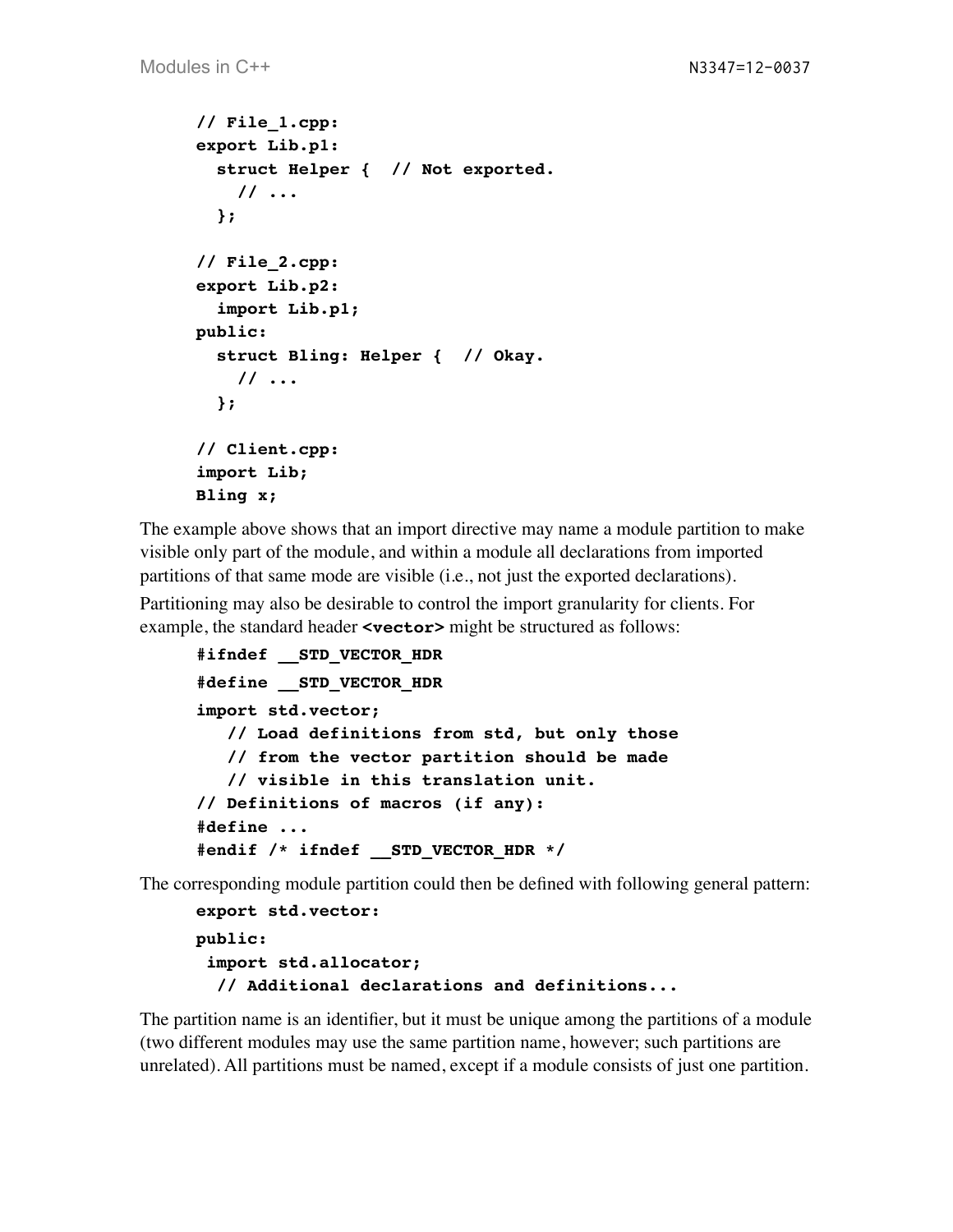The dependency graph of the module partitions in a program must form a directed acyclic graph. Cycles can (and should) be diagnosed. Note that this does not imply that the dependency graph of the complete modules cannot have cycles.

### **3.6 Nested Module Names**

Module names can look like nested namespace names:

```
export Lib::Chunk:
   // ...
```
However, this is only a naming mechanism: Such names don't imply any relationship with other modules. In particular, the example above does not require the existence of a module **Lib**.

The principal motivation for this feature is to allow modules to have names matching certain namespaces. E.g.:

```
export Boost::MPL:
public:
   namespace Boost {
     namespace MPL {
       // ...
     }
   }
```
Note that unlike class and namespace names, module names cannot be used for qualification. For example:

```
// File lib.cpp:
export Lib:
   void f() {}
// File main.cpp:
import Lib;
int main() {
   Lib::f(); // Error: No class Lib or namespace Lib.
}
```
#### **3.7 Inline Importing**

When a module wants to interface to a nonmodule library, it needs to be able to declare the contents of the nonmodule library. It cannot just #include its header, because that would make each declaration of the header a member of the current module. We therefore propose an escape mechanism called "inline import":

```
export Mod:
import { // Inline import.
   extern "C" int printf(char const*, ...);
```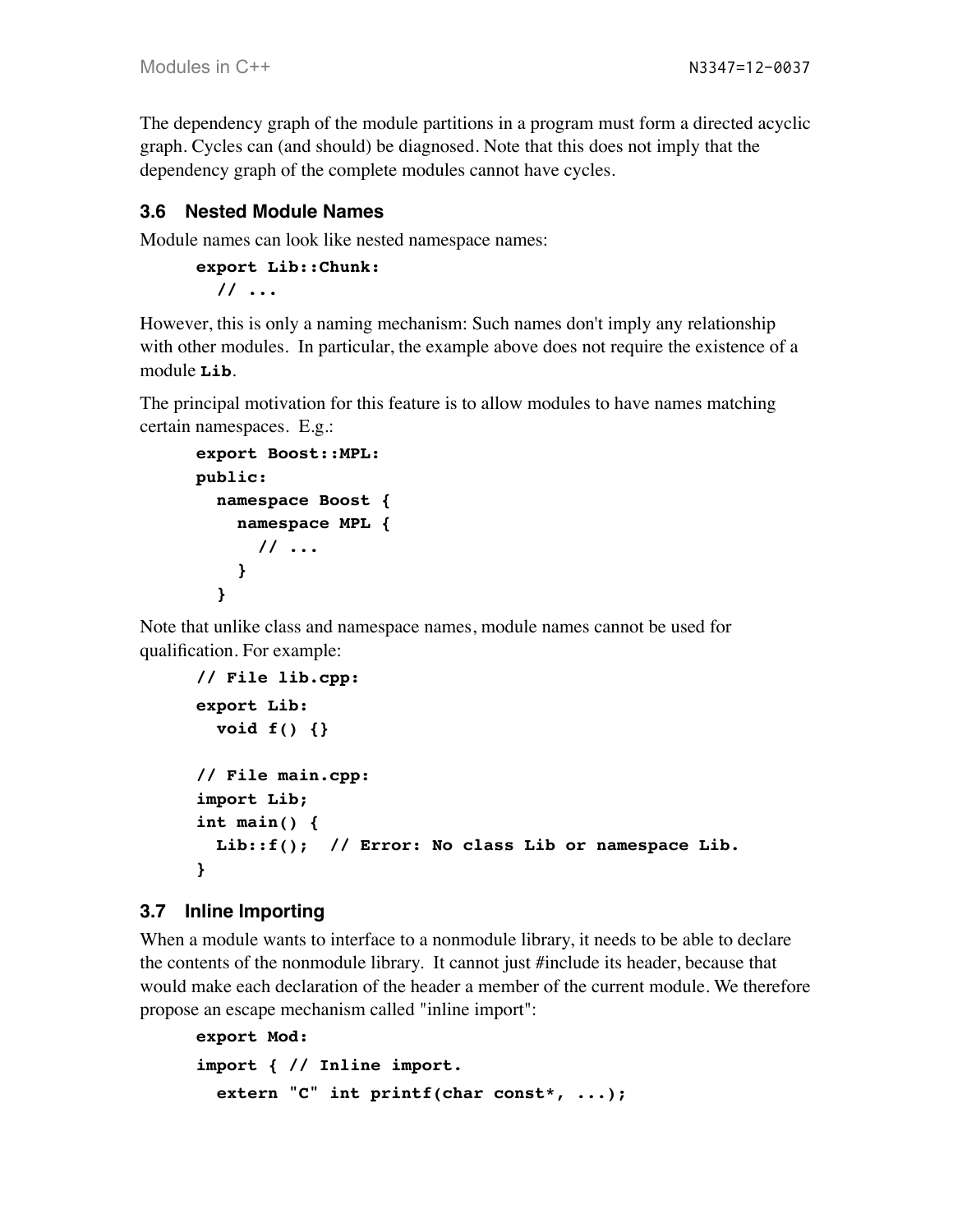```
#include <stdlib.h>
}
// ...
```
Declarations appearing in an inline import are not members of any modules (and can therefore not be exported).

# <span id="page-10-0"></span>**4 Benefits**

The capabilities implied by the features presented above suggest the following benefits to programmers:

- Improved (scalable) build times
- Shielding from macro interference
- Shielding from private members
- Improved initialization order guarantees
- Global optimization properties (exceptions, side-effects, alias leaks,…)
- Dynamic library framework
- Smooth transition path from the #include world

The following subsections discuss these in more detail.

# **4.1 Improved (scalable) build times**

Build times on typical evolving C++ projects are not significantly improving as hardware and compiler performance have made strides forward. To a large extent, this can be attributed to the increasing total size of header files and the increased complexity of the code it contains. (An internal project at Intel has been tracking the ratio of C++ code in ".cpp" files to the amount of code in header files: In the early nineties, header files only contained about 10% of all that project's code; a decade later, well over half the code resided in header files.) Since header files are typically included in many other files, the growth in build cycles is generally superlinear with respect to the total amount of source code. If the issue is not addressed, it is likely to become worse as the use of templates increases and more powerful declarative facilities (like concepts, contract programming, etc.) are added to the language.

Modules address this issue by replacing the textual inclusion mechanism (whose processing time is roughly proportional to the amount of code included) by a precompiled module attachment mechanism (whose processing time—when properly implemented is roughly proportional to the number of imported declarations). The property that client translation units need not be recompiled when private module definitions change can be retained.

Experience with similar mechanisms in other languages suggests that modules therefore effectively solve the issue of excessive build times.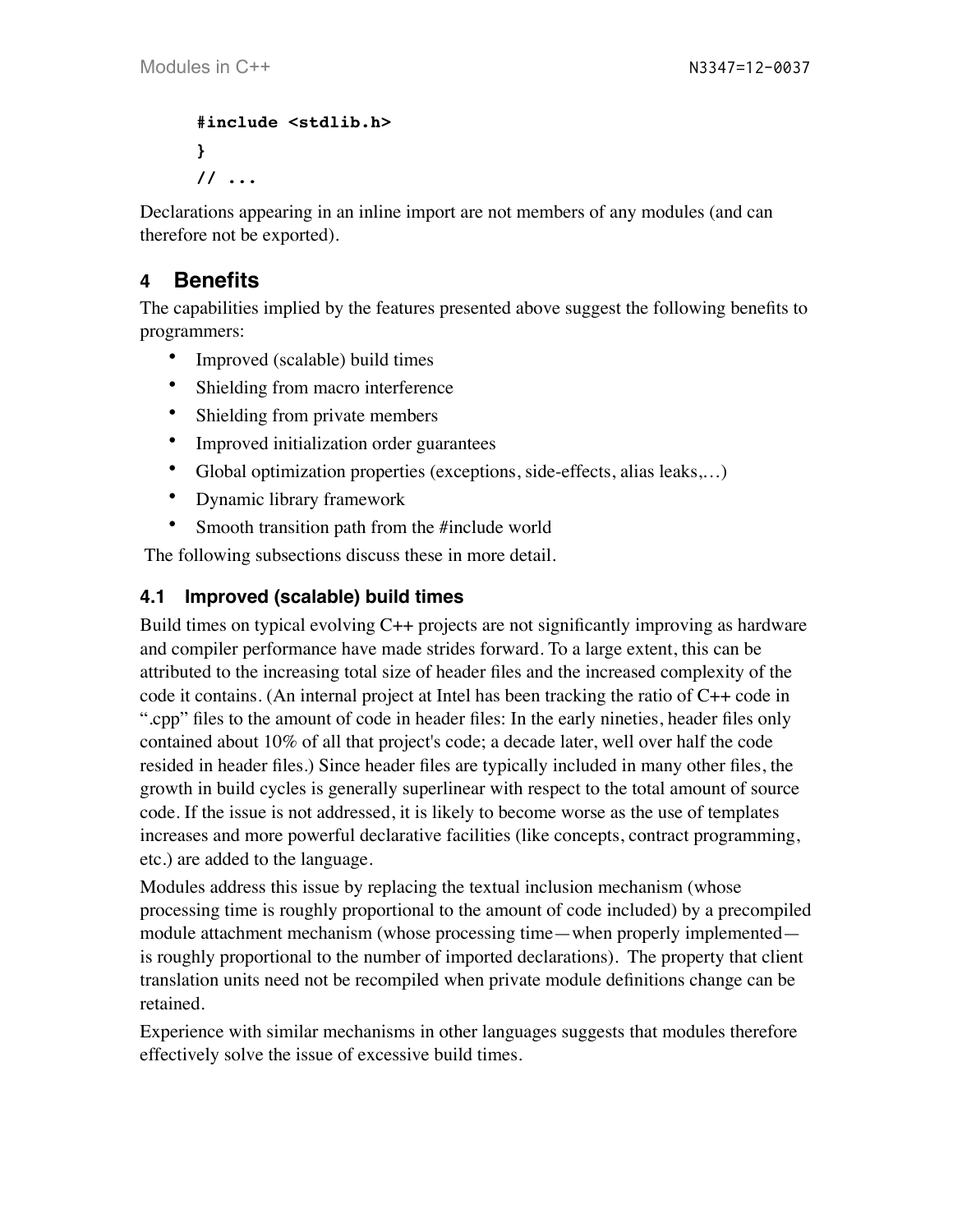### **4.2 Shielding from macro interference**

The possibility that macros inadvertently change the meaning of code from an unrelated module is averted. Indeed, macros cannot "reach into" a module. They only affect identifiers in the current translation unit.

This proposal may therefore obviate the need for a dedicated preprocessor facility for this specific purpose (for example as suggested in N1614 "#scope: A simple scoping mechanism for the C/C++ preprocessor" by Bjarne Stroustrup).

# **4.3 Shielding from private members**

The fact that private members are inaccessible but not invisible regularly surprises incidental programmers. Like macros, seemingly unrelated declarations interfere with subsequent code. Unfortunately, there are good reasons for this state of affairs: Without it, private out-of-class member declarations become impractical to parse in the general case.

Modules appear to be an ideal boundary for making the private member fully invisible: Within the module the implementer has full control over naming conventions and can therefore easily avoid interference, while outside the module the client will never have to implement private members. (Note that this also addresses the concerns of N1602 "Class Scope Using Declarations & private Members" by Francis Glassborow; the extension proposed therein is then no longer needed.)

### **4.4 Improved initialization order guarantees**

A long-standing practical problem in C++ is that the order of dynamic initialization of namespace scope objects is not defined across translation unit boundaries. The module partition dependency graph defines a natural partial ordering for the initialization of module variables that ensures that implementation data is ready by the time client code relies on it. I.e., the initialization run-time can ensure that the entities defined in an imported module partition are initialized before the initialization of the entities in any client module partition.

Consider the following multi-translation-unit program:

```
// File X.cpp:
export X:
   import std;
public:
  struct X \{ X(int i) \{ std: : count \le i \le ' \n'': } \}; X x1(1);
// File L1.cpp:
export L.p1:
   import X; X x3(3);
```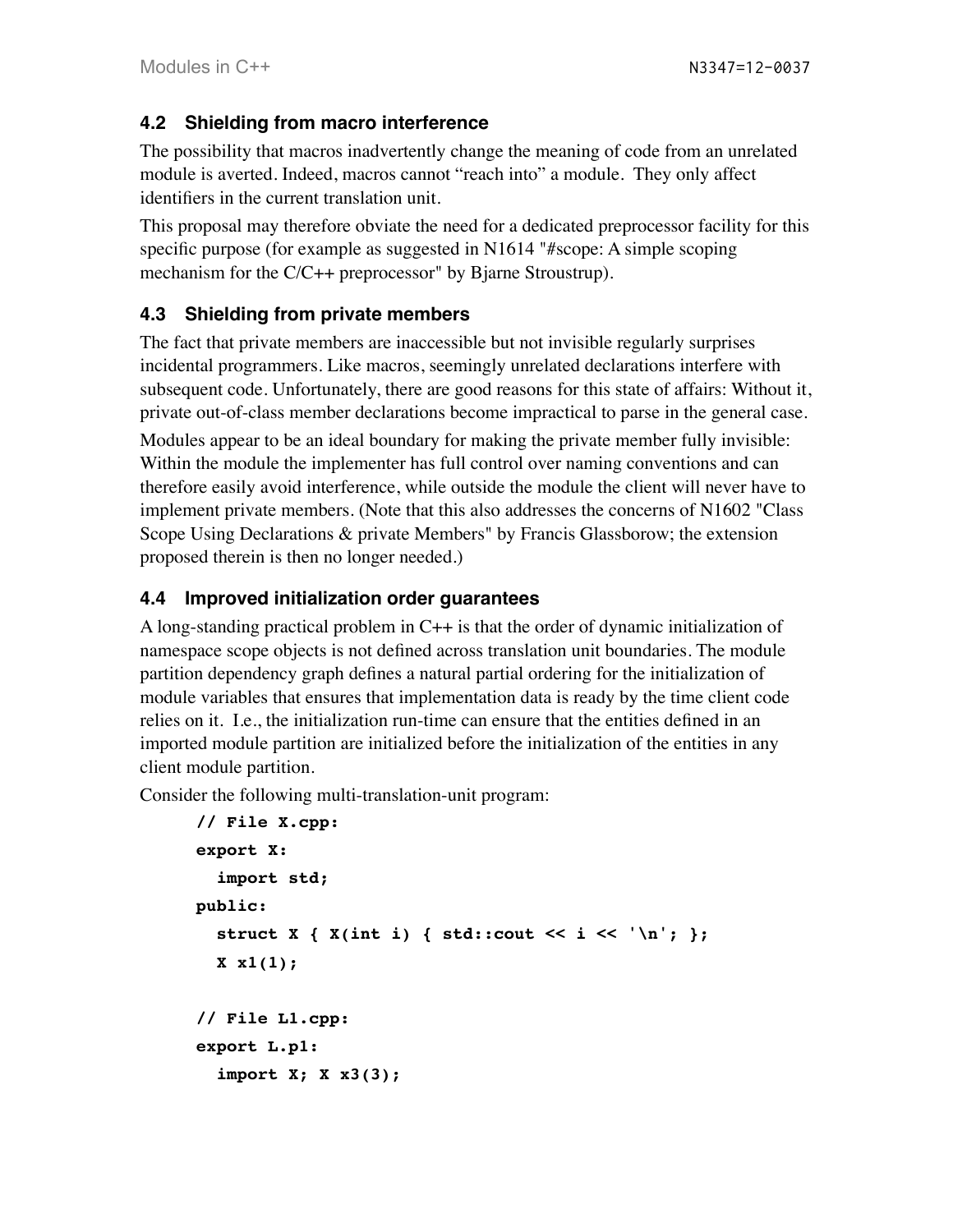```
// File L2.cpp:
      export L.p2:
         import L.p1; X x4(4);
      // File main.cpp:
      import X;
      X x2(2);
      import L;
      int main() {}
This program outputs:
      1
```
**2 3 4**

because the location of import directives are a trigger to ensure that the imported partitions be initialized at that time. If a partition was previously initialized, it is of course not initialized a second time (i.e., the initialization code for every partition is protected by a "one time" flag).

### **4.5 Global optimization properties (exceptions, side-effects, alias leaks, …)**

Certain properties of a function can be established relatively easily if these properties are known for all the functions called by the first function. For example, it is relatively easy to determine whether a function will not throw an exception if it is known that the functions it calls will never throw. Such knowledge can greatly increase the optimization opportunities available to the lower-level code generators. In a world where interfaces can only be communicated through header files containing source code, consistently applying such optimizations requires that the optimizer see all code. This leads to build times and resource requirements that are often (usually?) impractical. Historically such optimizers have also been less reliable, further decreasing the willingness of developers to take advantage of them.

Since the interface specification of a module is generated from its definition, a compiler can be free to add any interface information it can distill from the implementation. That means that various simple properties (such as a function not having side-effects or not throwing exceptions) can be affordably determined and taken advantage of.

An alternative solution is to add declaration syntax for this purpose as proposed for example in N1664 "Toward Improved Optimization Opportunities in C++0X" by Walter E. Brown and Marc F. Paterno. The advantage of that alternative is that the properties can be associated with function types and not just functions. In turn that allows indirect calls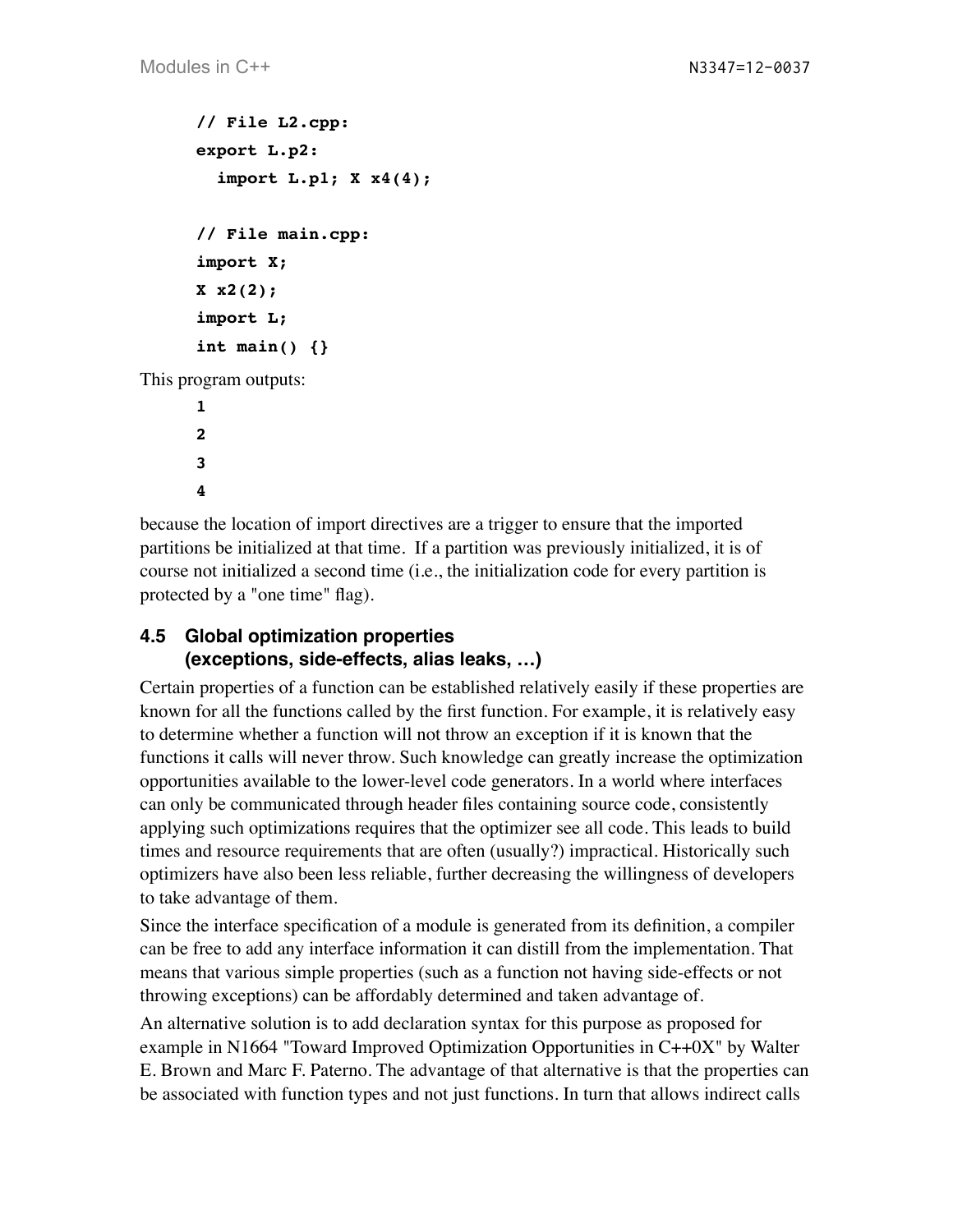to still take advantage of the related optimizations (at a cost in type system constraints). A practical downside of that approach is that without careful cooperation from the programmer, the optimizations will not occur. In particular, it is in general quite cumbersome and often impractical to manually deal with the annotations for instances of templates when these annotations may depend on the template arguments.

# **4.6 Dynamic library framework**

C++ currently does not include a concept of dynamic libraries (aka. shared libraries, dynamically linked libraries (DLLs), etc.). This has led to a proliferation of vendorspecific, ad-hoc constructs to indicate that certain definitions can be dynamically linked to. N1400 "Toward standardization of dynamic libraries" by Matt Austern offers a good first overview of some of the issues in this area.

The module concept maps naturally to dynamic libraries. Indeed, the symbol visibility/ resolution, initialization order, and general packaging aspects of modules have direct counterparts in dynamic libraries.

Modules that may be loaded and unloaded at the program's discretion are probably possible, but they are currently not discussed in this proposal.

# **4.7 Smooth transition path from the #include world**

As proposed, modules can easily be introduced in a bottom-up fashion into an existing development environment. Nonmodule code is allowed to import modules. Top-down transitions are also possible—though likely more cumbersome—thanks to inline imports.

The provision for module partitions allows for existing file organizations to be retained in most cases. Cyclic declaration dependencies between translation units are the only exception. Such cycles are fortunately uncommon and can easily be worked around by moving declarations to separate partitions.

Finally, we note that modules are a "front end" notion with no effect on traditional ABIs ("application binary interfaces"). Moving to a module-based library implementation therefore does not require breaking binary compatibility.

# <span id="page-13-0"></span>**5 Technical Notes**

This section collects some thoughts about specific constraints and semantics, as well as practical implementation considerations.

# **5.1 The interface file**

A module is expected to map on one or several persistent files describing its public declarations. These interface files will also contain any public definitions except for definitions of noninline functions, namespace scope variables, and nontemplate static data members, which can all be compiled into separate object files just as they are in current implementations.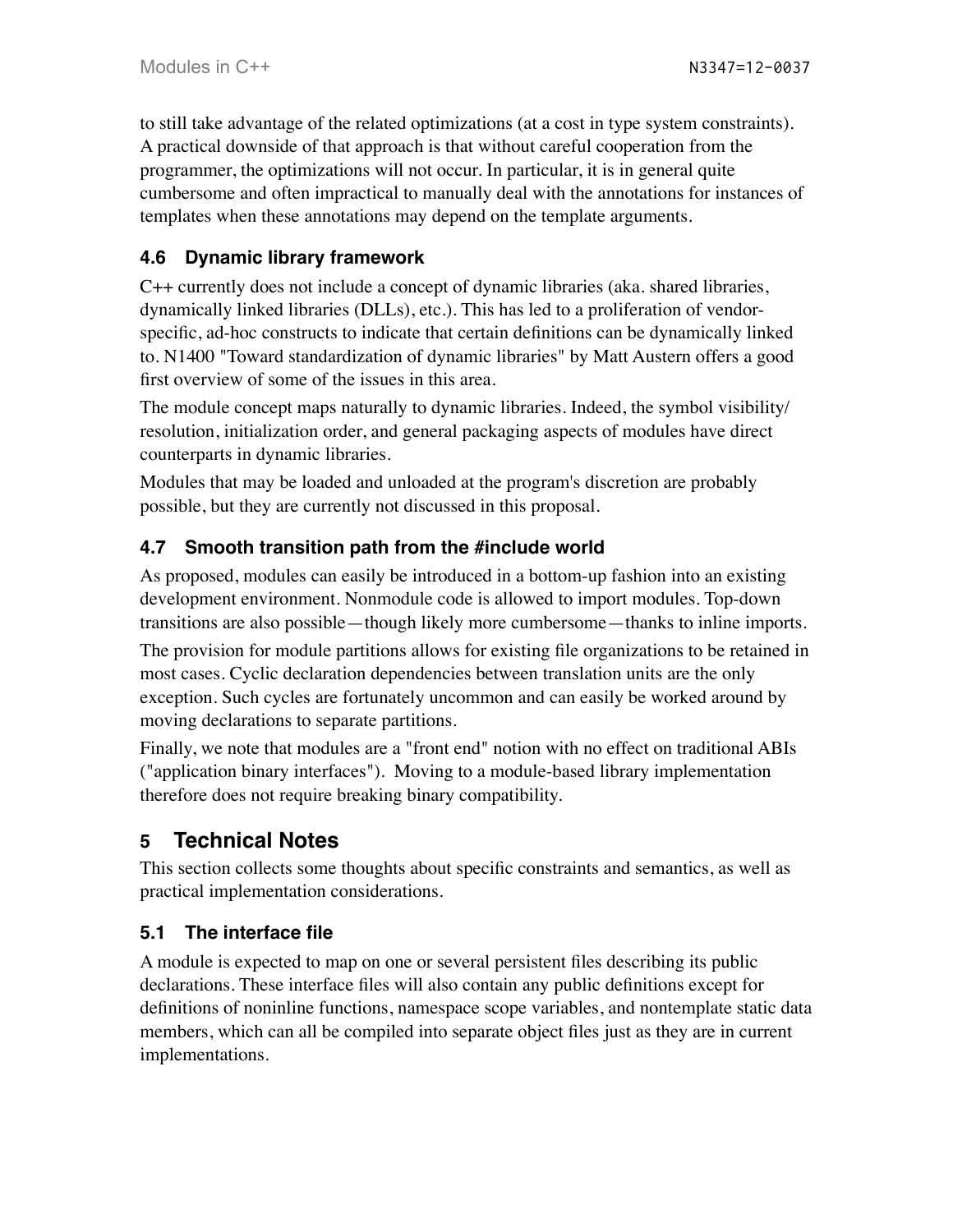Some private entities may still need to be stored in an interface file because they are (directly or indirectly) referred to by public declarations, inline function definitions, or private member declarations. For example:

```
export M:
   struct S {} s; // Private type
public:
   S f() { return s; }
```
Not every modification of the source code defining a module needs to result in updating the associated interface file. Avoiding superfluous compilations due to unnecessary interface file updates is relatively straightforward.

As mentioned before, an implementation may store interface information that is not explicit in the source. For example, it may determine that a function won't throw any exceptions, that it won't read or write persistent state, or that it won't leak the address of its parameters.

In its current form, the syntax does not allow for the explicit naming of the interface file: It is assumed that the implementation will use a simple convention to map module names onto file names (e.g., module name **Lib::Core** may map onto **Lib.Core.mpp**). This may be complicated somewhat by file system limitations on name length or case sensitivity.

As explained in section 2, it is desirable for the interface file to be standardized (to maintain a healthy 3rd-party tool market), and that is probably most easily achieved by having the interface file consist of C++ source code slightly augmented to simplify portability. In general, the source code of an interface file corresponding to a module partition is expected to have the contents of the corresponding partition implementation's source modified as follows:

- 1. The source is preprocessed.
- 2. Entities that are neither exported nor needed for the declaration of exported entities are omitted.
- 3. Names are made unique using a special suffix syntax (see below) to avoid relying on the complexities of standard C++ binding rules (lookup, deduction, overload resolution, etc.).
- 4. Private details that have client-visible consequences are optionally rendered opaque through attributes.

For example, the module partition

```
export M:
   class B { virtual ~B(); };
   B::~B() {}
#define X 42
```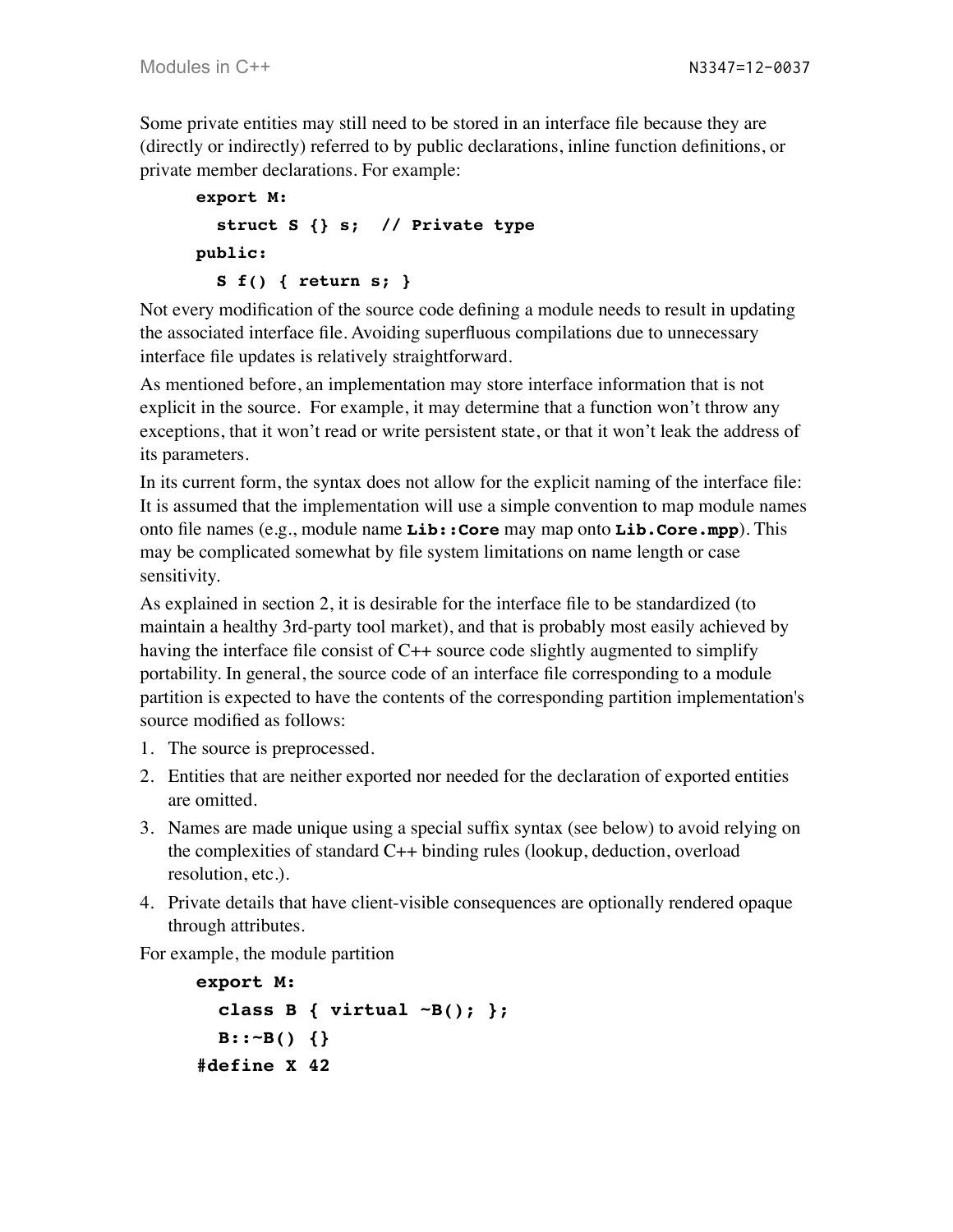```
public:
   class D: B {
     int f() { return X; }
   public:
     int f(int x) { return x; }
     double f(double x) { return x; }
     int g() { return f(); }
   };
```
might generate an interface file that looks as follows:

```
export M:
private:
   class [[class_layout(8, 8)]] #1 {
     ~#1();
   };
public:
   class [[class_layout(8, 8)]] D#1: #1 {
     int #2() { return 42; }
   public:
     int f#1(int x#1) { return x#1; }
     double f#2(double x#1) { return x#1; }
     int g#1() { return #2(); }
   };
```
A "unique number" scheme is not strictly needed, but it may improve portability of a generated interface file (because implementation often have small, subtle differences in lookup and overload resolution results). More work is needed in working out the details of the interface exchange source. For example, any attributes (or other extension) — like **class\_layout** — used to communicate properties of the implementation to client code will require specification.

### **5.2 Loading a interface file**

When a compiler front end encounters an import directive, it will precompile the corresponding precompiled interface file if needed, and then load that PIF. It is expected that this "loading" does not actually bring in all the declarations packaged in the module. Instead, a sort of "table of contents" is loaded (most likely into the symbol table) and if any lookup finds an entry in that table, additional declarative information is loaded as needed. For example, if the <algorithms> header is included and only one or two algorithm are used, a module-based header implementation would only load the definitions of the used algorithms.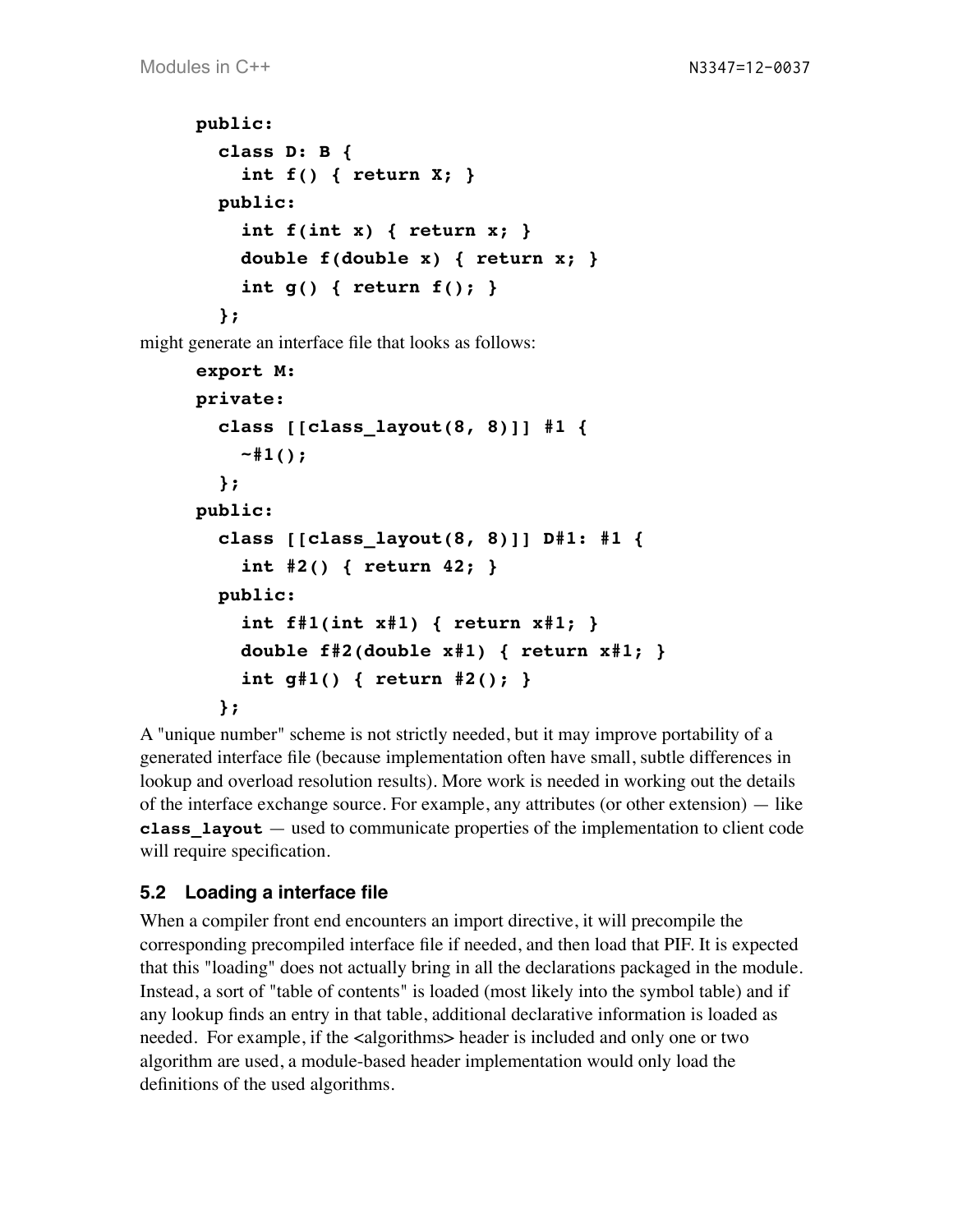### **5.3 Module dependencies**

When module A imports module B (or a partition thereof) it is expected that A's interface file will not contain a copy of the contents of B's interface file. Instead it will include a reference to B's interface file. When a module is imported, a compiler first retrieves the list of modules it depends on from the interface file and loads any that have not been imported yet. To avoid undue implementation and specification complications, the following constraint is made:

#### **The dependencies among partitions within a module must form a directed acyclic graph.**

When a partition is modified, sections of the interface file on which it depends need not be updated. Similarly, sections of partitions that do not depend on the modified partition do not need to be updated. Initialization order among partitions is only defined up to the partial ordering of the partitions.

### **5.4 Startup and termination**

A natural initialization order can be achieved within modules and module partitions.

### **Within a module partition the module variables are initialized in the order currently specified for a translation unit (see [basic.start.init] §3.6.2). The module variables and local static variables of a** *program* **are destroyed in reverse order of initialization (see [basic.start.term] §3.6.3).**

As with the current translation unit rules, it is the point of definition and not the point of declaration that determines initialization order.

The initialization order between module partitions is determined as follows:

**Every import directive implicitly defines anonymous namespace scope variables associated with each module partition being imported. These variables require dynamic initialization. The first of such variables associated with a partition to be initialized triggers by its initialization the initialization of the associated partition; the initialization of the other variables associated with the same partition is without effect.**

This essentially means that the initialization of a module partition must be guarded by Boolean flags much like the dynamic initialization of local static variables. Also like those local static variables, the Boolean flags will likely need to be protected by the compiler if concurrency is a possibility (e.g., thread-based programming).

# **5.5 Linkage**

**In modules, public entities cannot have internal linkage.**

# **5.6 Exporting incomplete types**

It is somewhat common practice to declare a class type in a header file without defining that type. The definition is then considered an implementation detail. To preserve this ability in the module world, the following rule is stated: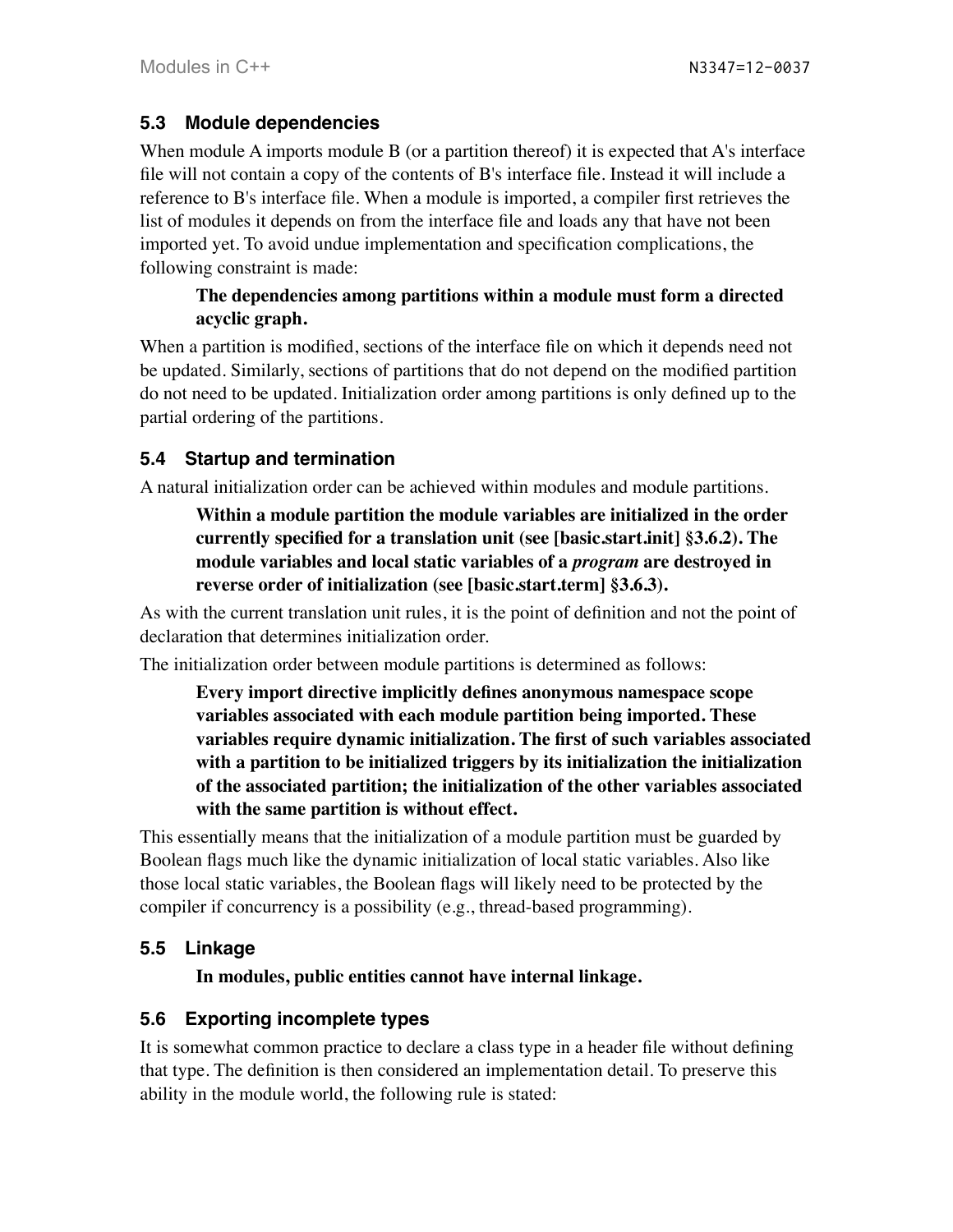**An imported class type is incomplete unless its definition was public or a public declaration requires the type to be complete.**

#### For example:

```
// File_1.cpp:
export Lib:
public:
   struct S {}; // Export complete type.
  class C; // Export incomplete type only.
private:
  class C { ... };
// File_2.cpp:
import Lib;
int main() {
  sizeof(S); // Okay.
   sizeof(C); // Error: Incomplete type.
}
```
The following example illustrates how even when the type is not public, it may need to be considered complete in client code:

```
// File_1.cpp:
export X:
   struct S {}; // Private by default.
public:
   S f() { return S(); }
// File_2.cpp:
import X;
int main() {
   sizeof(f()); // Allowed.
}
```
#### **5.7 Explicit template specializations**

Explicit template specializations and partial template specializations are slightly strange in that they may be packaged in a module that is other than the primary template's own module:

```
export Lib:
public:
   template<typename T> struct S { ... };
export Client:
   import Lib;
   template<> struct S<int>;
```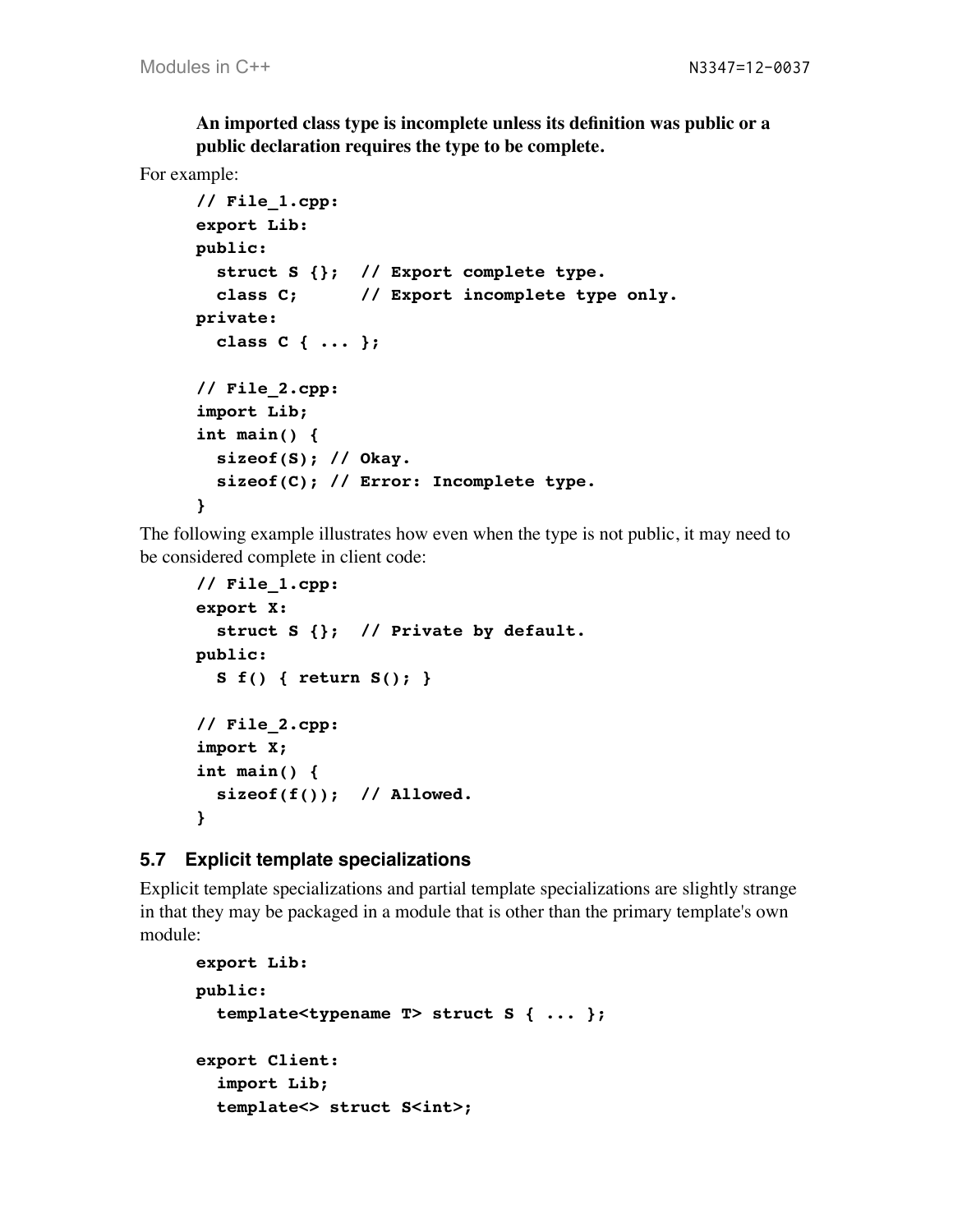There are however no known major technical problems with this situation.

It has been suggested that modules might allow "private specialization" of templates. In the example above this might mean that module **Client** will use the specialization of **S<int>** it contains, while other modules might use an automatically instantiated version of **S<int>** or perhaps another explicit specialization. The consequences of such a possibility have not been considered in depth at this point. (For example, can such a private specialization be an argument to an exported specialization?) Private specializations are not currently part of this proposal.

### **5.8 Automatic template instantiations**

The instantiations of noninline function templates and static data members of class templates can be handled as they are today using any of the common instantiation strategies (greedy, queried, or iterated). Such instantiations do not go into the interface file (they may go into an associated object file).

However instances of class templates present a difficulty. Consider the following small multimodule example:

```
// File_1.cpp:
export Lib:
public:
   template<typename T> struct S {
     static bool flag;
   };
   ...
// File_2.cpp:
export Set:
   import Lib;
public:
   void set(bool = S<void>::flag);
   // ...
// File_3.cpp:
export Reset:
   import Lib;
public:
   void reset(bool = S<void>::flag);
   // ...
```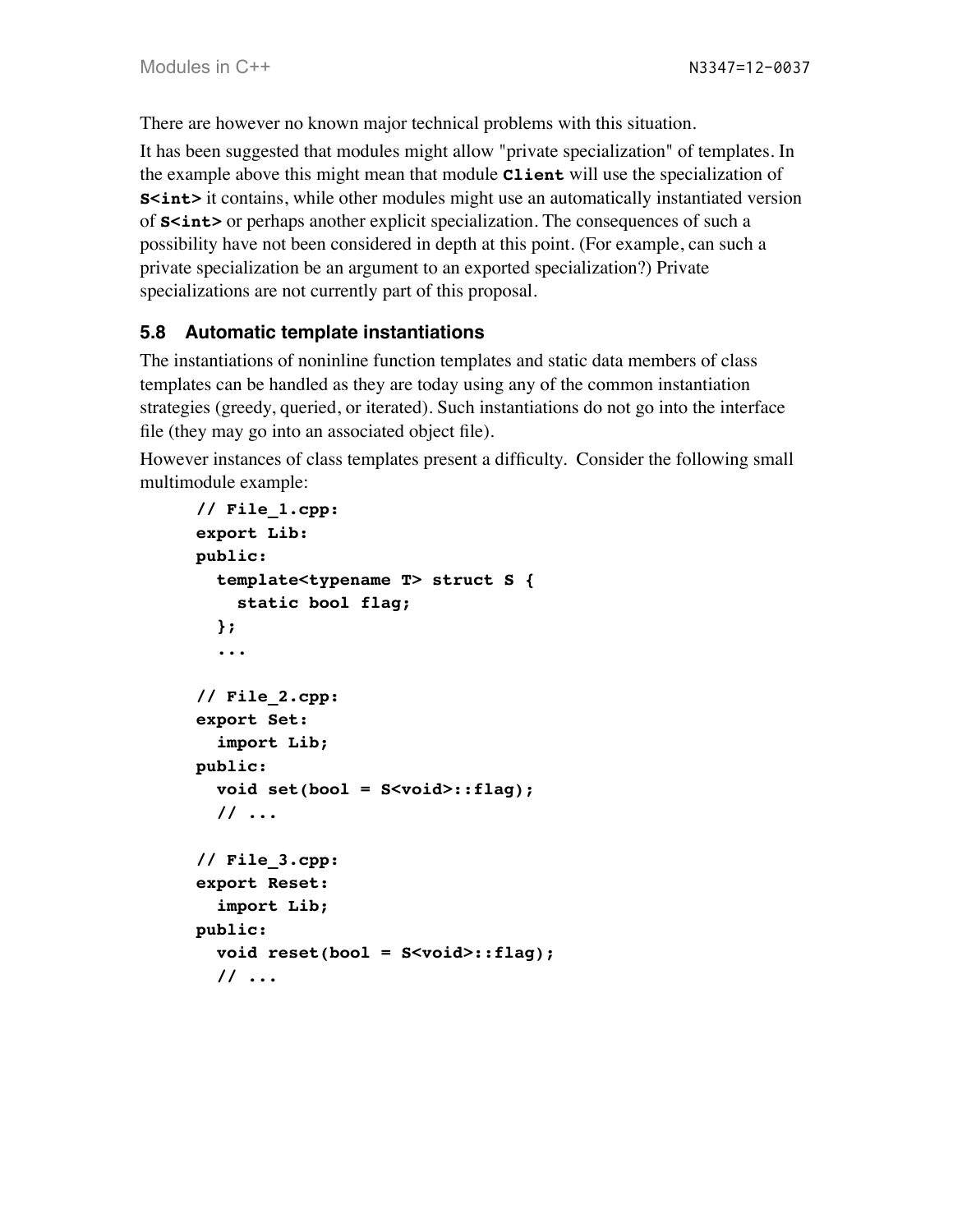```
// File_4.cpp:
export App:
   import Set;
   import Reset;
   // ...
```
Both modules **Set** and **Reset** must instantiate **Lib::S<void>**, and in fact both expose this instantiation in their interface file. However, storing a copy of **Lib::S<void>** in both interface files can create complications similar to those encountered when implementing export templates with the existing loose ODR rules.

Specifically, in module **App**, which of those two instantiations should be imported? In theory, the two are equivalent (unlike the header file world, there can ultimately be only one source of the constituent components), but an implementation cannot ignore the possibility that some user error caused the two to be different. Ideally, such discrepancies ought to be diagnosed (although current implementation often do not diagnose similar problems in the header file world).

There are several technical solutions to this problem. One possibility is to have a reference to instantiated types outside a template's module be stored in symbolic form in the client module: An implementation could then reconstruct the instantiations when they're first needed. Alternatively, references could be re-bound to a single randomly chosen instance (this is similar to the COMDAT section approach used in many implementations of the greedy instantiation strategy). Yet another alternative might involve keeping a pseudo-module of instantiations associated with every module containing public templates (that could resemble queried instantiation).

# **5.9 Friend declarations**

Friend declarations present an interesting challenge to the module implementation when the nominated friend is not guaranteed to be an entity of the same module. Consider the following example illustrating three distinct situations:

```
export Example:
   import Friends; // Imports namespace Friends.
   void p() { /* ... */ };
public:
   template<typename T> class C {
     friend void p();
     friend Friends::F;
     friend T;
     // ...
   };
```
The first friend declaration is the most common kind: Friendship is granted to another member of the module. This scenario presents no special problems: Within the module private members are always visible.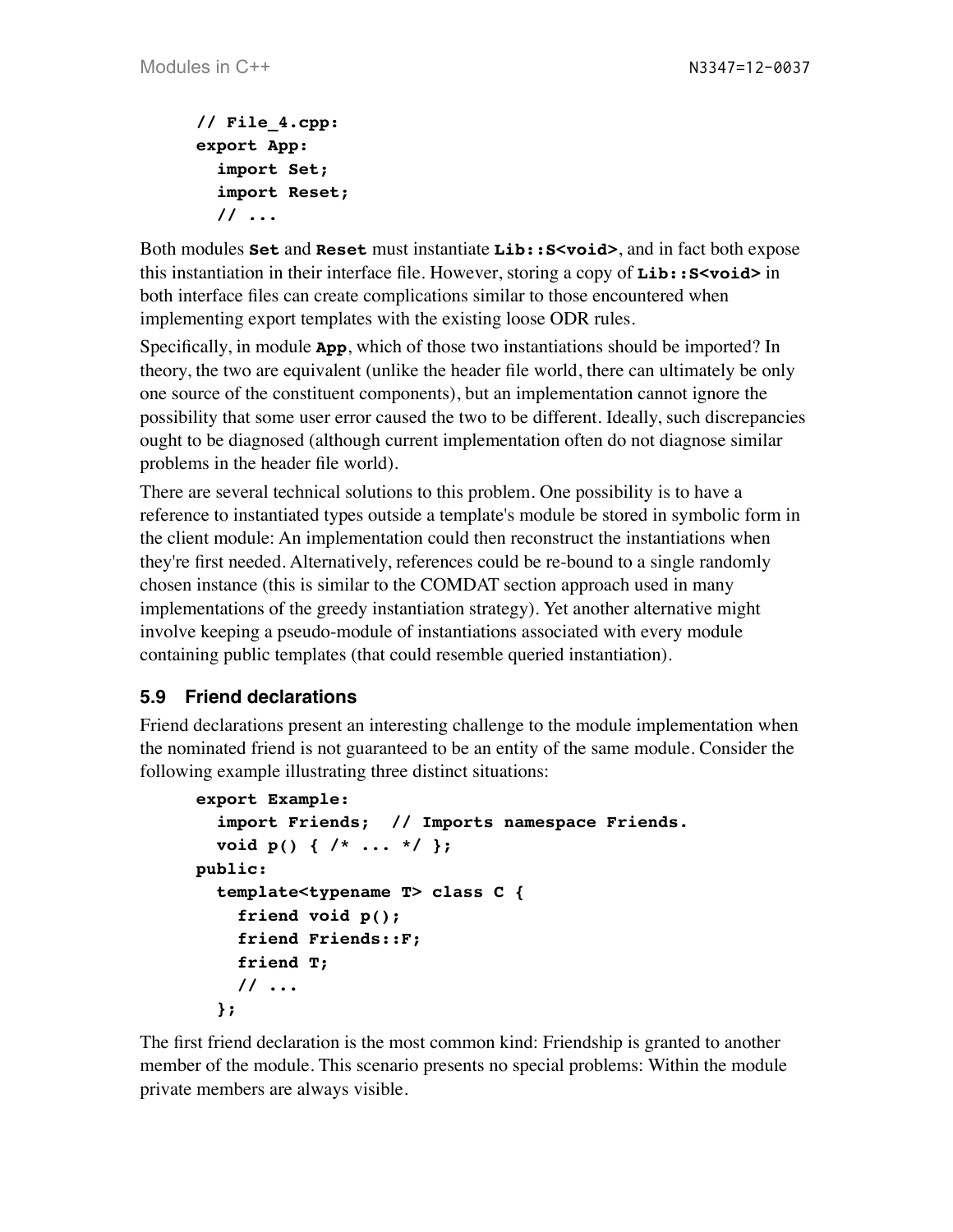The second friend declaration is expected to be uncommon, but must probably be allowed nonetheless. Although private members of a class are normally not visible outside the module in which they are declared, an exception must be made to out-of-module friends. This implies that an implementation must fully export the symbolic information of private members of a class containing friend declarations nominating nonlocal entities. On the importing side, the implementation must then make this symbolic information visible to the friend entities, but not elsewhere. The third declaration is similar to the second one in that the friend entity isn't known until instantiation time and at that time it may turn out to be a member of another module.

For the sake of completeness, the following example is included:

```
export Example2:
public:
   template<typename T> struct S {
     void f() {}
   };
   class C {
     friend void S<int>::f();
   };
```
The possibility of **S<int>** being specialized in another module means that the friend declaration in this latter example also requires the special treatment discussed above.

### **5.10 Base classes**

Private members can be made entirely harmless by deeming them "invisible" outside their enclosing module. Base classes, on the other hand, are not typically accessed through name lookup, but through type conversion. Nonetheless, it is desirable to make private base classes truly private outside their module. Consider the following example:

```
export Lib:
public:
   struct B {};
   struct D: private B {
     operator B&() { static B b; return b; }
   };
```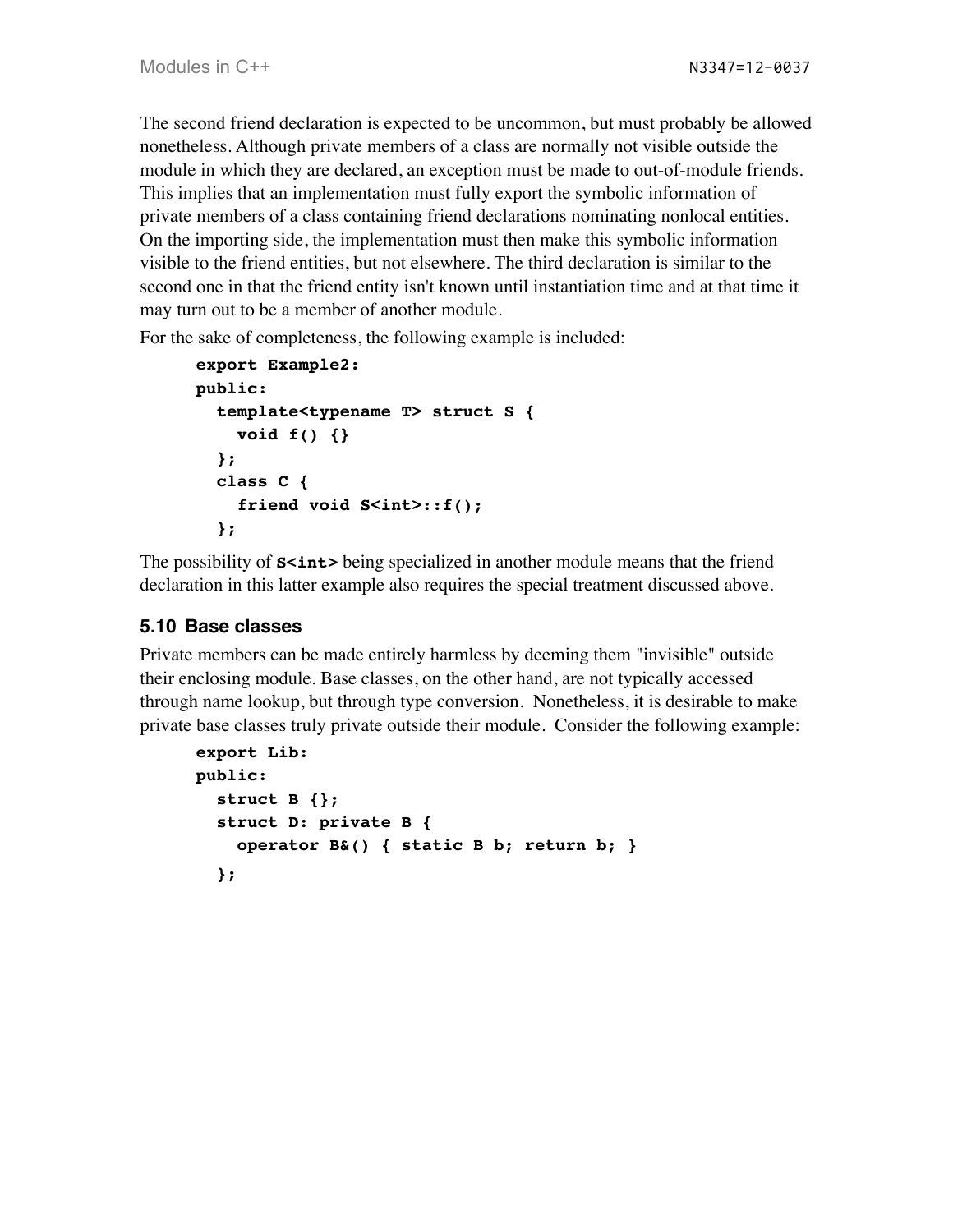```
export Client:
   import Lib;
   void f() {
     B b;
     D d;
     b = d; // Should invoke user-defined conversion.
   }
```
If **B** were known to be a base class of **D** in the **Client** module (i.e., considered for derived-to-base conversions), then the assignment **b = d** would fail because the (inaccessible) derived-to-base conversion is preferred over the user-defined conversion operator.

#### **Outside the module containing a derived class, its private base classes are not considered for derived-to-base or base-to-derived conversions.**

Although idioms taking advantage of the different outcomes of this issue are uncommon, it seems preferable to also do "the right thing" in this case.

### **5.11 Syntax considerations**

The following notes summarize some of the alternatives and conclusions considered for module-related syntax.

#### **5.11.1 Is a keyword import viable?**

The word "import" is fairly common, and hence the notion of making it a new keyword gives one pause. The introduction of the keyword **export** might however have been the true bullet that needed to be bitten: The two words usually go hand in hand, and reserving one makes alternative uses of the other far less likely. Various Google searches of "import" combined with other search terms likely to produce C or C++ code (like "#define", "extern", etc.) did not find use of "import" as an identifier. Of note however, are preprocessor extensions spelled **#import** both in Microsoft C++ and in Objective-C ++, but neither of those uses conflicts with **import** being a keyword.

Overall, a new keyword **import** appears to be a viable choice.

### **5.11.2 The module partition syntax**

Early feedback on syntax suggested that requiring braces around a module definition was preferred:

```
export MyModule {
    ...
}
```
However, if a translation unit contains a module partition, it cannot contain anything outside that partition. That implies that requiring braces surrounding the partition's content is superfluous. Although it was not preferred by the first few reviewers, the